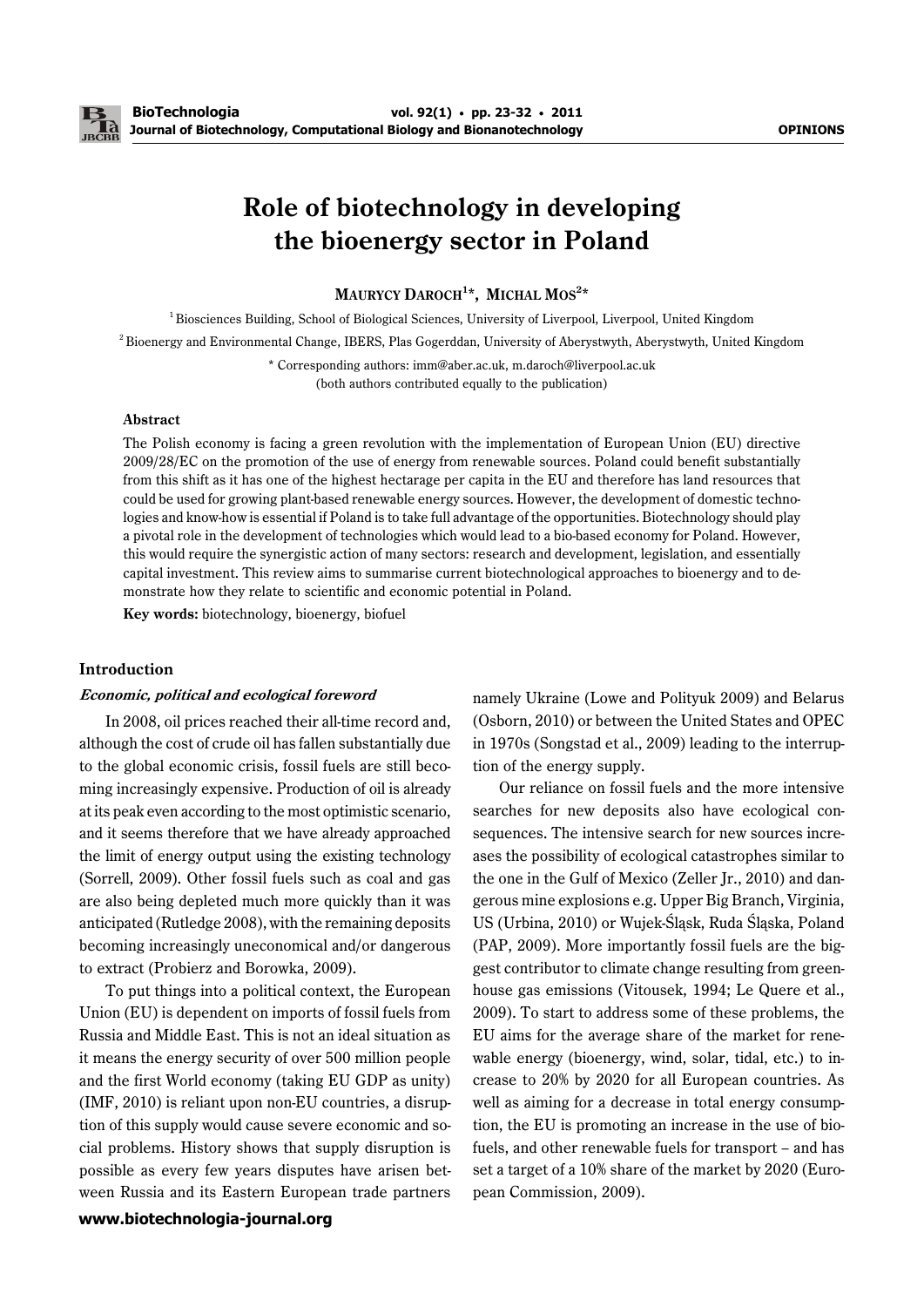### **Biomass, biofuel and bioenergy**

In order to reach the 2020 targets, EU countries are constantly working towards increasing the proportion of the market occupied by renewable energies. In 2007, renewables accounted for 16.4% of the European (EU-25) energy supply, compared to 12.6% in 2004, with nearly half of these renewable sources coming from biomass (Berent-Kowalska, 2009). In 2006, over three quarters of the 13% World share of renewable energy was from biomass (Bauen, 2009).

The use of biomass for energy generation was widespread until the industrial revolution; the excessive consumption caused deforestation and the subsequent lack of wood that resulted in a shift towards coal and other fossil fuels. Currently, the concept of using biomass as a main source of energy returns in a broader context. Biomass sources include agricultural and forest residues, biodegradable communal waste and dedicated energy crops such as Miscanthus, Poplar (Populus sp.) and Willow (*Salix sp.*). Biofuel feedstocks include the first generation energy crops such as, rapeseed, sunflower, corn (Jaradat, 2010). Second generation crops are: short rotation coppice trees, Miscanthus and Jatropha (Jaradat, 2010). The third generation biofuel feedstocks are based on micro and macro algae (Goh and Lee, 2010). Although very promising, second and third generation energy crops still possess a number of limitations that hinder their broader usage. Various third generation species possess a number of disadvantages that currently limit their applicability. Willow yields high biomass content but is susceptible to more diseases and pest than other biomass crops (Roylea and Ostryb, 1995; Choluj et al., 2010). It also requires large water inputs and its wood has high moisture content, which is undesirable (Matyka, personal communication). Miscanthus, on the other hand, does not seem to have those drawbacks, however the planting material cost is currently high (reviewed in Atkinson, 2009) and some genotypes suffer from overwintering problems in their first year in some regions of Northern Europe (Clifton-Brown and Lewandowski, 2000). In all biomass species additional improvement of yield and/or pest resistance or robustness against environmental conditions would improve the overall economics of the process.

#### **Biotechnology and bioenergy**

Biotechnology is a very diverse and dynamic field at the interface of science and technology and offers enormous potential for the development of bioenergy. Many aspects of plant and industrial biotechnologies can solve problems that have hindered the progress of bioenergy in recent decades. Generally, plant biotechnology (green) focuses on feedstock, whereas industrial (white) biotechnology focuses on the conversion of this feedstock to value added products; however there are exceptions to this rule.

Plant biotechnology offers methods that already serve bioenergy needs and there is an array of techniques currently applied to food crops, which can be implemented to energy crops e.g. herbicide resistance of Roundup® ready corn. These techniques can be divided into three main fields: tissue culture technology; quantitative trait locus and marker assisted plant breeding; and genetically modified (GM) crops. Industrial biotechnology offers advances in biochemical engineering (bioreactor design), strain improvement and directed evolution of enzymes for biomass conversion. These aspects can significantly increase the economics of biofuel production and make them cost-competitive with gasoline and diesel.

These are areas where Poland already has relevant expertise e.g. tissue culture technology is applied at many research centres e.g. IHAR (Institute of Plant Breeding and Acclimatization), agricultural universities of Cracow and Warsaw and private enterprises. Marker technologies and GM trials are performed at IHAR. White biotechnology is mainly applied in technical universities of Łódź, Wrocław and Warsaw. We believe that Polish science and technology should take advantage of this expertise and contribute to a new bioenergy-based economy.

## **Renewable energy resources of Poland**

According to the Central Statistical Office (Wiśniewski, 2007), in 2006, the total energy output from renewableenergies in Poland was estimated to be 210,513 TJ of energy, of which total direct biomass combustion contributed to 91.4%. Advanced biomass processing like biofuels (first generation biodiesel and bioethanol) and biogas contributed to 3.3% and 1.2% respectively. The remaining 4.1% was generated by wind, solar and hydro installations. Taking into consideration the electricity generation in 2006, almost a half (48%) of renewable electricity was generated in hydro power plants, 6% was contributed by wind turbines, whilst the remaining 46% was generated by biomass (biomass combustion, co-fi-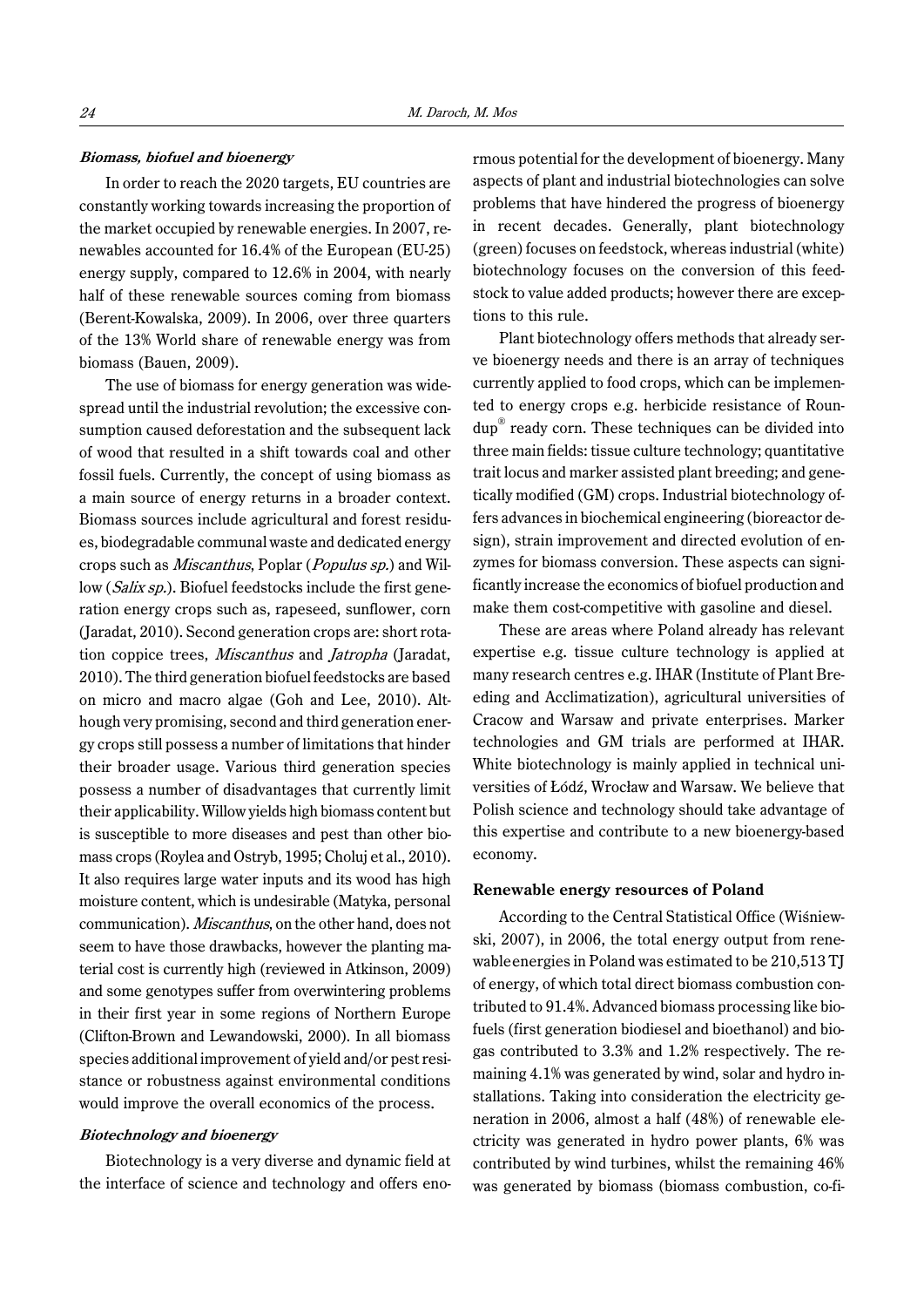ring and biogas production). The same study indicates that biomass conversion has the greatest potential of all renewable energy sources for Poland, with the dedicated lignocellulose energy crops being the largest contributor of this potential. Another study analyses the land suitability for various bioenergy crops (Fischer et al., 2010). According to the data, 33% of available agricultural land in Poland is considered 'very suitable' for herbaceous crops like Miscanthus, whereas 14% of this land is 'very suitable' for woody crops such as Willow and Poplar. A more detailed study of current Polish biomass market is available elsewhere (Burczy et al., 2010) and is beyond the scope of this review.

#### **Improvement of bioenergy feedstock**

Currently, all the available biomass feedstocks have specific issues regarding downstream processing and conversion. Even simple and well-understood biomass conversion technologies such as combustion encounter issues relating to differences in the inorganic composition of biomass feedstocks which may lead to corrosion, fouling, slagging, and reduction of the lifespan of boiler systems (Demirbas, 2005). Bioethanol production from cellulose suffers from lignin interference (Demain, 2009; Kuhad et al., 2010). Some biomass crops are easily attacked by pests and pathogens. Biomass feedstock can be improved with a variety of methods from the repertoire of green biotechnology e.g. the tissue culture technologies, micropropagation and germplasm genetic differentiation. Micropropagation of sterile clones of the leading biomass crop Miscanthus x giganteus, for example, is a cost-effective method of preparing biomass planting material and offers substantial savings when compared to its vegetative propagation (Lewandowski, 1998). This approach has the added advantage of providing disease-free copies of the best available clone.

Germplasm genetic differentiation can be achieved via two routes: production of double haploid lines and the use of somaclonal variation for plant improvement (Bednareket al.,2007). Production of haploid and double haploid lines through the processes of androgenesis and gynogenesis has long been applied to many traditional crop species such as wheat and corn (Thorpe, 2007). It shortens the time to obtain homozygous lines for breeding by elimination of repetitive back-crossing. Haploidisation has already been performed for Poplar (Hoa and Raja, 1985) and advances are currently being made to create haploid and double haploid lines of Miscanthus and Willow (Glowacka, personal communication). Other problems may also need to be addressed, for example some potentially useful crops are generated by crossing two species of plant, however the resultant hybrids are frequently sterile, e.g. the triploids that result from a Miscanthus x giganteus cross, which leads to high planting costs due to the need for vegetative or tissue culture propagation. Chromosome doubling through treatment with the antimitotic agent colchicine has been recently performed to create a fertile hexaploid from the infertile result of the Miscanthus x giganteus cross. Chromosome doubling was successful, however the fertility results are not yet known (Chang et al., 2009). Exploration of the potential of somaclonal variants is yet to be applied to energy crops, however a few examples can be found for edible and ornamental plants and traits developed with this method include herbicide resistance and salt tolerance (Larkin and Scowcroft, 1981; Jain, 2001).

Another important field where plant biotechnology can contribute to bioenergy development, though is currently being neglected in the EU, is the area of transgenic crops. Since its introduction in 1997, there have been numerous debates about the pros and cons of this technology; however, they are outside the scope of this publication. GM technology can offer significant improvements of yield through herbicide or pesticide resistance and improved protection against insects and/or viruses. These individual traits can be obtained by expressing one or up to a few protein products (Hailes, 2000). GM technology can also be implemented to improve non-agricultural traits**.** Methods to facilitate the downstream processing of the crop into value added products are currently being developed. Two fields have been already explored. The antisense RNA technology can be applied to silence genes responsible for negative traits like high lignin content, which can be altered to decrease its interference in the saccharification process (Lee et al., 1997; Hu et al., 1999). Another method to facilitate saccharification is expressing a sugar hydrolysing enzyme in the crop, rather than adding them to the process (Borkhardt et al., 2010). This approach can provide substantial savings as cellulases and hemicellulases are currently the main contributors to the high cost of lignocellulose biofuels. In summary, GM technology can offer improvements in both agricultural and downstream processing traits but more work needs to be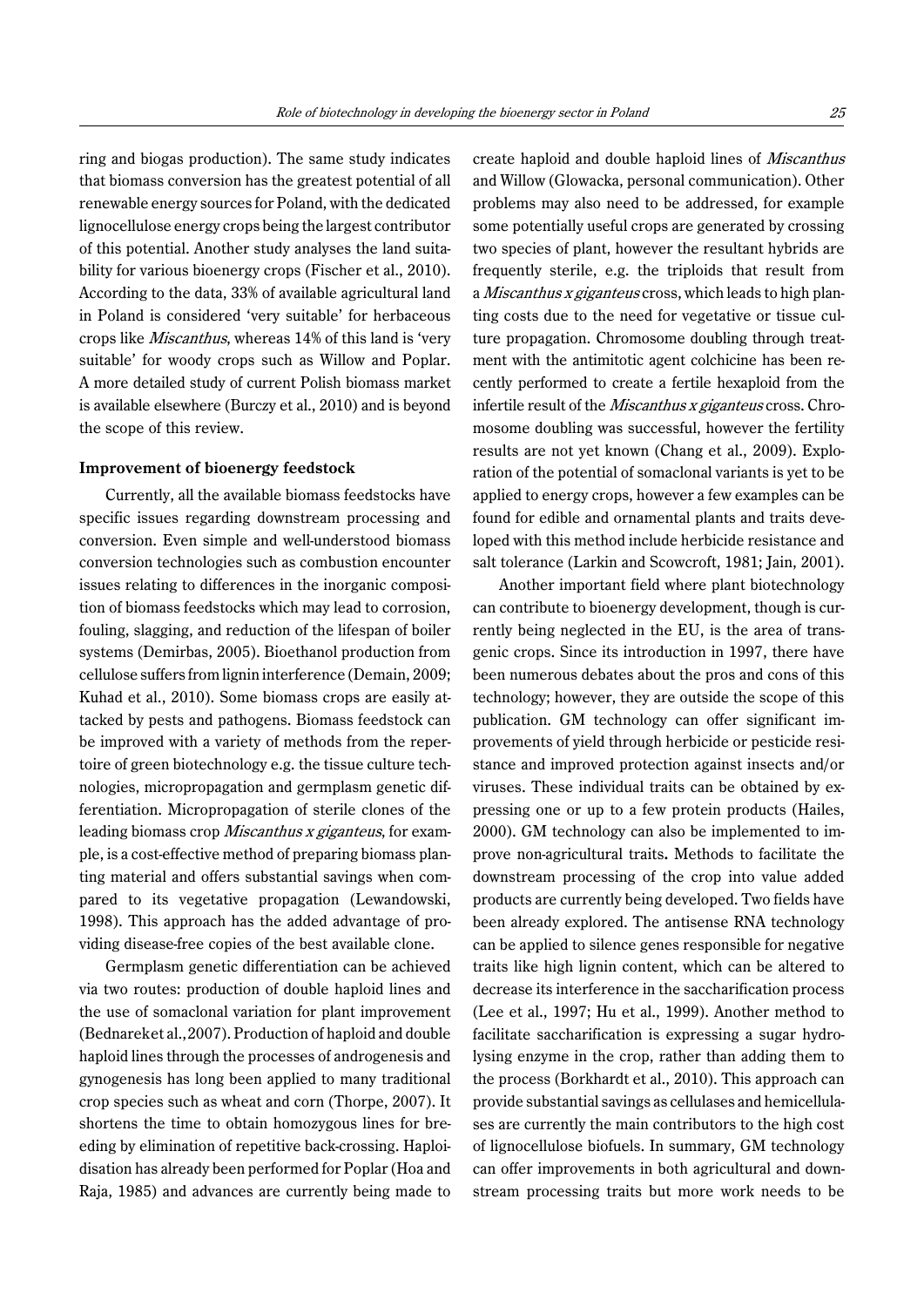done in this field, especially on species that cannot be propagated generatively.

A technology at the interface between germplasm differentiation and GM is protoplast fusion. This technique enables the DNA of two plant species to be combined to create a hybrid with a novel set of characteristics (Liu et al., 2005). The overall use of this technology has seriously declined since the introduction of GM technology but it still has significant potential. Another alternative to GM technology, which can improve the quality of energy crops, is the use of quantitative trait locus (QTL) identification and marker-assisted plant breeding. This allows significant time and cost savings when compared with traditional phenotype-based breeding methods (Bernardo, 2008; Heffner et al., 2009).

The improvement of bioenergy feedstock via biotechnological methods can be performed in many ways; these include accelerated plant breeding, changes in the content and regulation of genes through tissue culture methods and the introduction of foreign genes to obtain specific traits. Propagation of planting material is another area where plant biotechnology plays a role through micropropagation and attempts to restore the fertility of Miscanthus x giganteus.

Plant biotechnology is one of the fields where Polish science and technology is strong and can compete at the highest level, particularly in the area of tissue culture (Glowacka et al., 2009; Plazek and Dubert, 2009; Wojciechowicz and Kikowska, 2009). However, other aspects of green biotechnology in the biofuel field require improvement if Poland is to play a significant role in the bio-based economy of  $21<sup>st</sup>$  century.

#### **Biomass conversion technologies**

Lignocellulose is a key building block of plant tissues and is the largest source of renewable energy. It is a complex biopolymer composed of three major components: cellulose, lignin, hemicellulose, along with very small amounts of other components such as pectins, proteins, ash and/or lipids (Dashtban et al., 2009). An array of parameters should be taken into consideration when choosing optimal conversion technology; some feedstocks are more suitable for combustion (Monti et al., 2008), others for biochemical conversion (Diena et al., 2006). The calorific value of biomass that characterises biomass feedstock for combustion mainly depends on moisture; lignin and ash contents. Biomass with higher lignin content will burn longer, delivering more energy. Biomass for biochemical conversion should be characterised by high carbohydrate content – preferably easily hydrolysable, amorphous cellulose or hemicellulose and sucrose. Such feedstock should have limited content of lignin to decrease its negative effect on cellulose hydrolysis (Sun and Cheng, 2002). With this in mind, one can now select the appropriate crop-method combination for energy production from lignocellulose biomass from the range of those currently available. These technologies can be broadly divided into thermochemical and biochemical, a summary of which can be found in Figure 1, which presents a concept of advanced biorefinery that converts various feedstocks into electricity, heat and value added products with a combination of technologies that maximize output and minimize cost.

#### **Thermochemical convertion**

The most efficient way to convert biomass to energy (electricity, heat or process steam) developed to date is based on thermochemical conversion. Although not quite a biotechnology, the advanced thermochemical conversion of biomass is perceived to be an essential part of future biorefineries (Fig. 1) and thus should be considered as a part of this review. Large scale combustion and co-combustion of biomass with coal in heat and power plants is still based on the old technology of a domestic fire and boiler (Goyal et al., 2008). At present, lignocellulosic biomass only represents 5-15% share of the total thermal input in Polish power plants, although new facilities are being developed, which may increase this percentage up to 40% (Savolainen, 2003) mainly through the introduction of dedicated biomass power plants (Ciepiela, 2010). Currently, co-combustion of biomass in coal-fired power plants is the single largest growing sector of renewables in many EU countries and an important contributor of national renewable energy targets in the United States and China (Al-Mansour and Zuwala, 2010). The sector is growing steadily each year and plays a very important role in the Polish bioenergy sector (Ericsson, 2007). Currently, it seems that biomass co-firing with coal is the only possibility for Poland if it is to reach the 7.5% renewables target in 2011 and subsequent years (Berggren et al., 2008).

Most popular advanced techniques for biomass conversion in Poland are coal gasification and pyrolysis.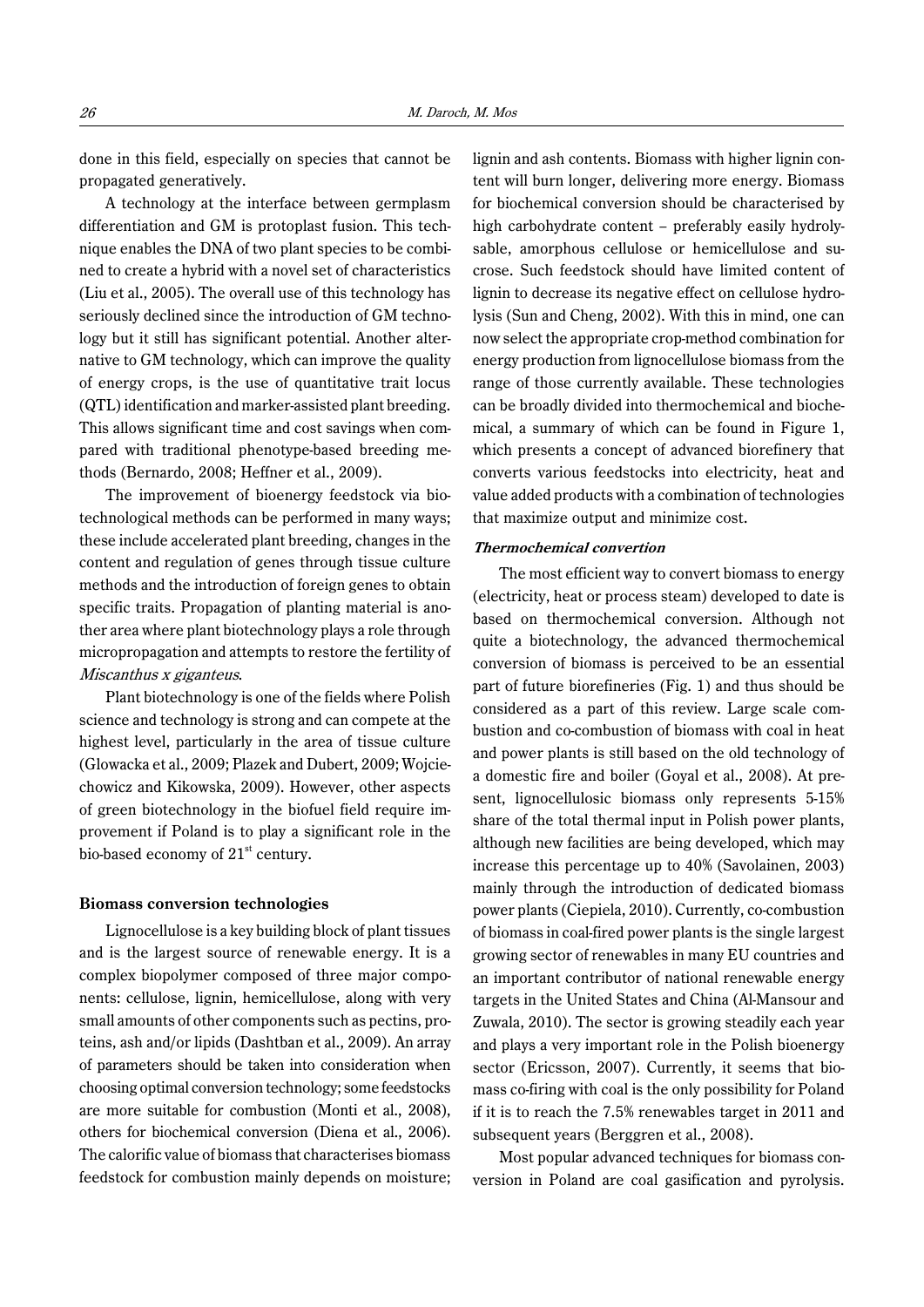



Regional feedstock is supplied to the refinery, it is composed of biodegradable waste, forestry residues and dedicated biomass crops. After separation into different groups, an appropriate method of processing is selected for each group. Easily fermentable materials undergo biochemical conversion, whilst the more resistant materials are subjected to thermochemical conversions. As a result of this process, an array of value added products such as biofuels or platform chemicals are obtained and rest of the feedstock is transformed into heat and power by a combined heat and power unit.

These techniques have been studied since 1955 at the Institute for Chemical Processing of Coal (IChPW) in the south of Poland, (Dziunikowski, 1955). Gasification is a process of coal conversion at temperatures exceeding  $800^{\circ}$ C with a controlled supply of air or water vapour. The gasification process is performed on various biomass and/or waste feedstocks that are transformed into combustible gas or syngas. The two main advantages of gasification are (i) the conversion of a low density bulk product into high density versatile fuel/platform chemicalsand(ii) the possibility of hydrogen production, which is the most valuable bioenergy product (Lin et al., 2002).

The most promising and technologically advanced form of thermal conversion is pyrolysis. This is a process that converts biomass at a temperature of around 500-  $600^{\circ}$ C to the liquid form. The reaction proceeds without, or with a very limited, supply of oxygen in less than two seconds. Pyrolysis vapours are rapidly cooled and condensed to liquid products. The main pyrolysis products are liquid bio oil, commonly referred to as a bio-crude (75%), along with charcoal (12%) and gases (13%). Bio oil can be used as a hydrocarbon platform for the synthesis of other compounds. Charcoal can be deposited underground to sequester carbon i.e. temporarily remove it from the carbon cycle of environment (Bridgwater et al., 1999; Hodgson et al., 2010).

Although very promising, advanced thermochemical biomass conversion on a large scale, or even on demonstration scale, is quite expensive. Currently, these technologies in terms of cost-effectiveness cannot compete with fossil fuels with similar characteristics. The reason for this large cost difference between pyrolysis and fossil fuel technologies is that the fossil fuel technologies are already widespread and have been fully optimised whereas advanced pyrolysis and gasification are still in their infancy. It has been predicted that costs can be decreased by up to 75% when these technologies reach maturity and more plants have been constructed (Bridgwater et al., 2002; Oasmaa et al., 2010). Although currently cost-prohibitive, if Polish bioenergy sector is to be in a good position in the future, it is essential that even small scale installations are introduced and that Polish universities and science institutes initiate collaboration with top level specialists in the field.

#### **Biochemical conversion**

The biochemical conversion of starch feedstocks, such as maize, to biofuels and other energy sources held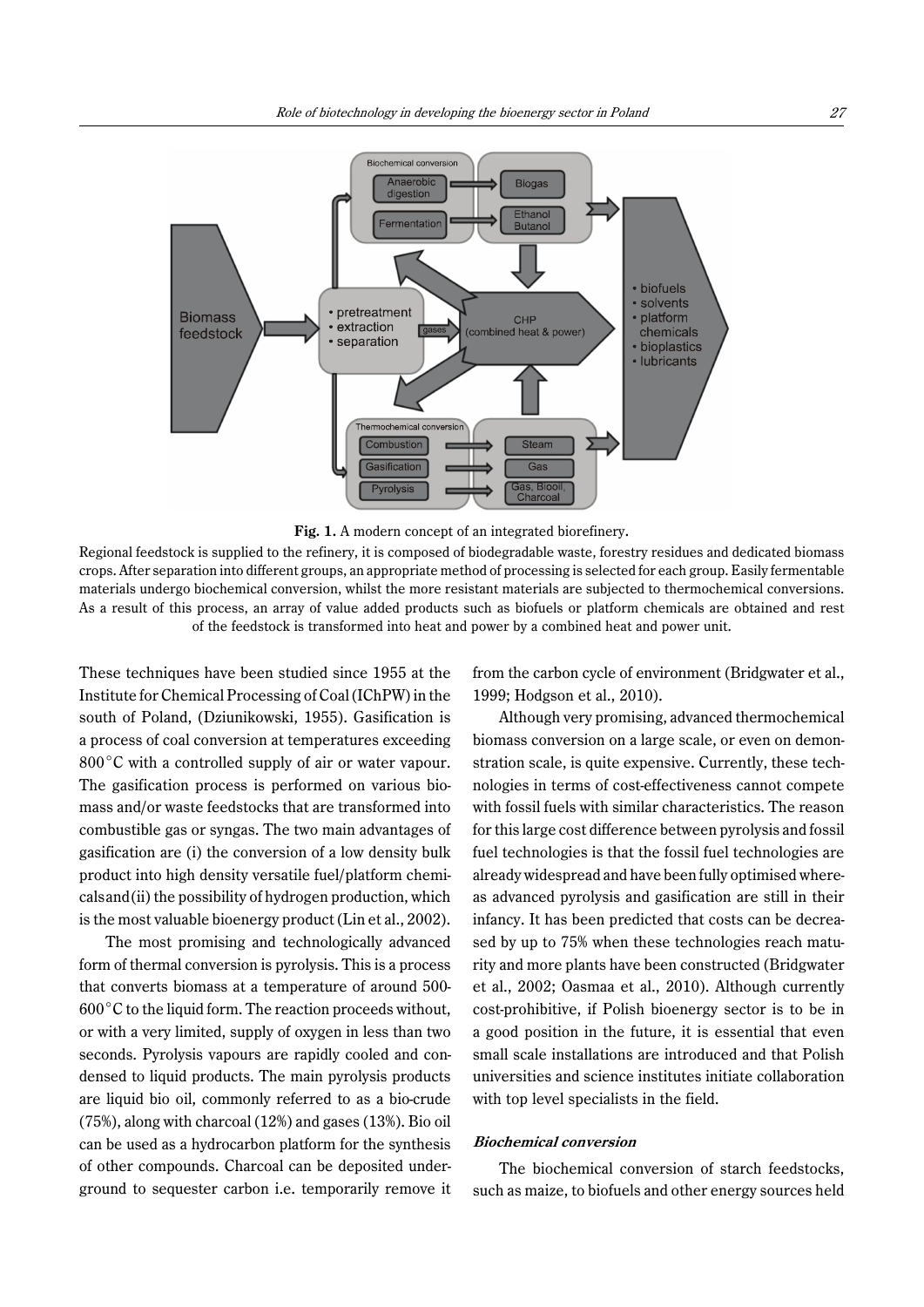much promise. However, due to climate change and other demands, agricultural land is becoming increasingly sparse and is needed for food production, which results in insufficient land for the growth of plant biomass for fuels. The process is also economically unviable (Festel, 2008; Gomez et al., 2008). Consequently, current development is focussed on the commercialization of technologies that either use lignocellulose waste or employ dedicated biomass crops that can be grown on marginal lands not suitable for food production. As a result of these findings, current efforts have shifted from starch conversion (first generation biofuels) to lignocellulose conversion (second generation biofuels). Unlike starch, lignocellulose is a structure of incredible resistance to degradation often described as biomass recalcitrance. The main structural component of lignocellulose is cellulose – a highly crystalline polymer composed of D-glucose, just like starch. The key difference between the two structures is the glycosidic bond which is oriented in a  $\beta$  (1–4) fashion opposite to starch that is mainly composed of  $\alpha$  (1–4) linked D-glucose with occasional  $\alpha$  (1–6) branching. Lignin is another main component of lignocellulose. It is linked to sugar components of lignocellulose forming a physical seal that protects cellulose and hemicellulose from microbial attack and oxidative stress. Lignin also has a major function to play as structural support for the plant (Leonowicz et al., 1999; Sanchez, 2009). Lignin is the most recalcitrant polymer to decompose and is degraded by fungi via oxidative reactions sometimes described as enzymatic combustion. Degradation of all plant cell wall components requires synergistic actions of many classes of enzymes that are specific for individual components of the biopolymer. Among the best degraders of lignocellulose are fungi, mainly basidiomycetes and anaerobic bacteria (Beguin and Lemaire, 1996; Perez et al., 2002; Dashtban et al., 2009). These enzymatic machineries can be exploited in the process of biochemical conversion of biomass. The whole process can be divided into two parts: decomposition of feedstock and synthesis of products. The enzymatic biochemical processes used in biomass decomposition are delignification and saccharification, which are performed by peroxidases/laccases and glycoside hydrolases, respectively.

Enzymatic saccharification of lignocellulose is the conversion of feedstock to fermentable sugars. It is believed to be the most promising eco-friendly route for

obtaining carbon source for fermenting microorganisms. However, it is currently regarded as a major cost contributor of the saccharification process due to the costs of the enzymes (Lin and Tanaka, 2006). Current lignocellulose fermentation technology employs an array of physical and physiochemical methods of biomass pre-treatment that are used before biomass saccharification can be started. Pre-treatment procedures liberate cellulose chains from lignin and increase the contact area between the enzyme and its substrate. Currently employed technologies include: mechanical pre-treatment (grinding, milling, chipping), steam explosion, ammonia fibre explosion,  $CO<sub>2</sub>$  explosion, ozonolysis, acid and alkaline hydrolysis, oxidative delignification, organosolv processes and biological delignification (Sun and Cheng, 2002). Enzymatic delignification of biomass is not currently implemented in lignocellulose biofuel production practice and lignin is usually burnt as a waste product (Kim and Dale, 2005). However, white biotechnology could offer much more to this area as lignin, instead of being a waste product, could be a useful source of phenolic compounds in integrated processes (Kumar et al., 2009). There is a lot of interest in the usage of enzymes and other process improvements that would reduce the cost of saccharification, a step that is needed if the cost of biofuels is to compete effectively with that of fossil fuels (Percival Zhang et al., 2006; Gomez et al., 2008). To make the costs of enzymatic delignification and saccharification competitive, it is essential that there are advances in solid state substrate enzymology, process engineering and enzyme technology at both the molecular and process levels.

After the decomposition of feedstock is completed, there are a number of methods of converting these materials into value added products like biofuels. Two biochemical routes are available such as liquid biofuel or gaseous biofuel conversion. The former employs the processes of ethanol and acetone-butanol-ethanol (ABE) fermentation (Pfromm et al., 2010), the latter focuses on anaerobic digestion to form biogas (Gunaseelan, 1997). Although ethanol fermentation with yeast is a well-known process that uses Saccharomyces cerevisiae to convert glucose to ethanol, significant advances are needed to allow fermentation of both pentoses and hexoses. These improvements have been obtained through molecular strain engineering and have allowed the utilization of both cellulose and hemicellulose components of feed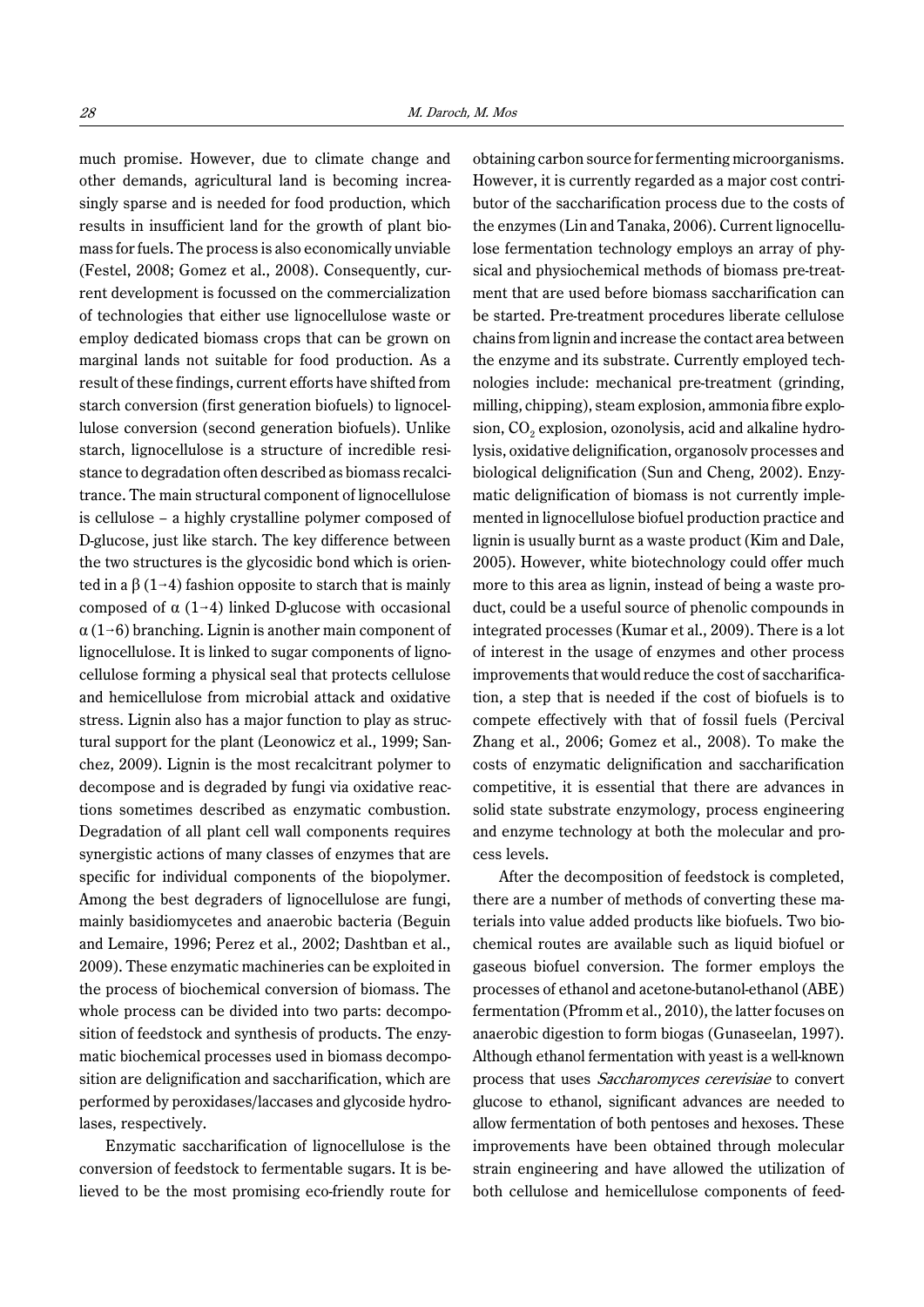stock (Hahn-Hagerdal et al., 2007). However, despite these advances, there is still a need for improvements in strain robustness against the high ethanol content and the presence of furfural and phenolics that result from the lignin decomposition (Palmqvist and Hahn-Hagerdal, 2000; Kuhad et al., 2010). These problems could be solved using classical strain mutagenesis or molecular biology techniques (Lin and Tanaka, 2006). Biobutanol production faces similar challenges as the main butanol-producing strain, *Clostridium acetobutyricum*, is highly affected by the high butanol concentration generated in the bioreactor. These problems can be tackled either through strain engineering or by bioreactor construction which leads to reduced butanol concentration (Papoutsakis, 2008). Anaerobic digestion of biomass to create biogas has been the most popular technology in Poland so far. Consequently, current research in the field focuses on the optimization of biomass input to the digester (reactor) and process conditions (Kacprzak et al., 2010). However, strain improvement is difficult due to very heterogeneous nature of both substrates and biocatalysts.

In the white biotechnology sector, Poland already has substantial experience in biodiesel production (Kociolek-Balawejder and Pinkowska, 2008; Antczak et al., 2009) and ethanol fermentation for human consumption aswellas first generation bioethanol (Białas et al., 2010). There are also a number of institutes dealing with chemical and process engineering (Kacprzak et al., 2010; Piela et al., 2010). There is considerable high level expertise in classical enzymology (Pyc et al., 2005; Rogalski et al., 2006; Jamroz et al., 2007) and although the molecular side of biofuel production (enzyme engineering, strain improvement) has substantial potential, it has yet to be fully exploited.

#### **Discussion**

Poland's potential for biofuel production is currently associated with land potential (Kondili and Kaldellis, 2007) and resembles the  $16<sup>th</sup>$ century concept of the 'granaryof Europe'. We believe that Poland could and should offer more towards the area of bioenergy and biofuels. The opportunity exists for this country to become a world leader in the sector and a significant supplier of renewable energy in the EU.

Summarising the current achievements in the biotechnology-bioenergy sector (in Poland), it seems that the fields of expertise cover biodiesel (Antczak et al.,

2009), tissue culture technology (Glowacka et al., 2009) and chemical engineering (Szewczyk and Bukowski, 2008). Many authors suggest that the use of biodiesel made from rapeseed should no longer be pursued. Rapeseed was found as a non-eco-friendly alternative due to the negative energy and  $CO<sub>2</sub>$  balance produced by rapeseed biodiesel, which contributes to global warming (Faaij, 2006). The growth of rapeseed also requires high quality soils and large fertilizer inputs that should be rather used for food production. However, one should note that technologies developed for rapeseed biodiesel can be successfully used for waste conversion into biodiesel (Shimada et al., 2002).

The authors submit that the following issues must be addressed if Poland is to take the lead in the bioenergy sector. Certain legislative changes and Government incentives are needed to:

- attract private investment to promote dedicated energy crops, e.g. the establishment of regional biomass centres and energy crops schemes;
- provide investment for the start-up companies in the bioenergy sector;
- establish large-scale projects to promote knowledge transfer between white biotechnology, green biotechnology, farming and engineering. These projects should act in conjunction with the private sector and venture capital, to allow rapid commercialisation of new technologies;
- establish a network of interested parties.

However, most of these initiatives have to be Government lead, while the organisation of large, multi-disciplinary, consortia could be initiated by either the private sector or the scientists themselves, who could then apply for large EU research grants under FP7 (www. cordis.europa.eu) or the Innovative Economy Programme (www.poig.gov.pl). The importance of working in closer collaboration with other European states and countries as the US, Australia, Brazil or China should not be overlooked as there are numerous grant opportunities for international collaboration such as, inter alia COST (www. cost.esf.org), EUREKA (www.eurekanetwork. org), Marie-Curie IAPP, Marie-Curie IOF (www.cordis.europa.eu). Another avenue worth remembering is establishing contacts with numerous Polish expatriates who may be willing to work with scientists in their home country.

In conclusion, Poland's land mass combined with its expertise in biotechnology offers huge potential for the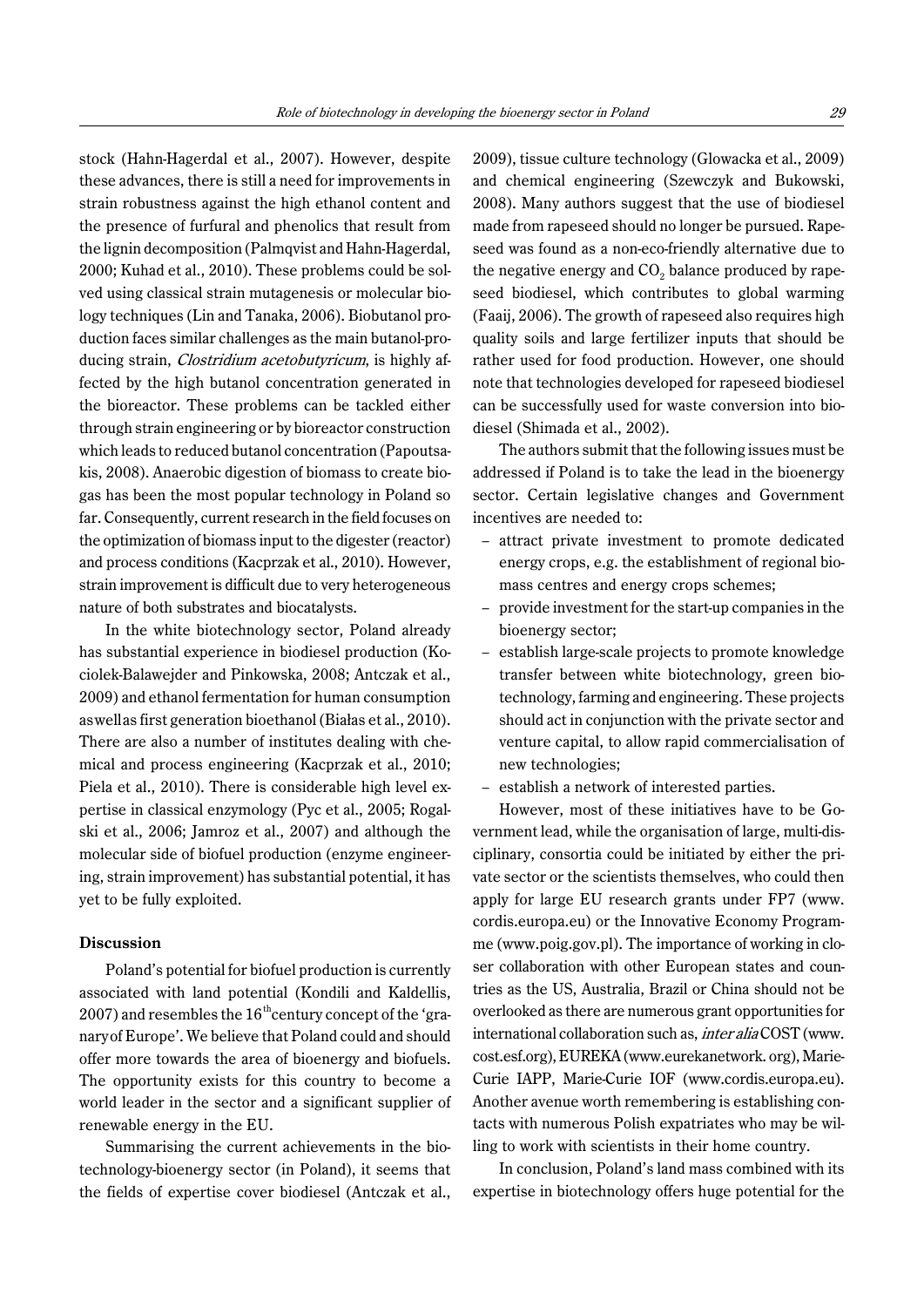development of the Polish bioenergy sector. In addition to the obvious economic benefits such development would activate farming, reduce unemployment and increase energy security and sustainability. Polish biotechnology can play a significant role in this transformation if appropriate changes in its legislation and attitude are introduced. The transformation of the energy sector will happen eventually, the question is whether Poland can grab the opportunity to become the 'energy granary of Europe' or whether it will take a minimalistic approach and become just a feedstock supplier.

## **References**

- Al-Mansour F., J. Zuwala (2010) An evaluation of biomass cofiring in Europe. Biomass Bioenergy 34(5): 620-629.
- Antczak M.S., Kubiak A. et al. (2009). Enzymatic biodiesel synthesis – Key factors affecting efficiency of the process. Renewab. Ener. 34(5): 1185-1194.
- Atkinson C.J. (2009) Establishing perennial grass energy crops in the UK: A review of current propagation options for Miscanthus. Biomass Bioenergy 33(5): 752-759.
- Bauen A. (2009). IEA Bioenergy Annual Report 2009.
- Bednarek P.T., Orlowska R. et al. (2007) Quantification of the tissue-culture induced variation in barley (Hordeum vulgare L.). BMC Plant Biol. 7.
- Berent-Kowalska G. (2009) Energia ze źródeł odnawialnych w 2008 r. Informacje i opracowania statystyczne, GUS.
- Berggren M., Ljunggren E. et al. (2008) Biomass co-firing potentials for electricity generation in Poland-Matching supply and co-firing opportunities. Biomass Bioenergy 32(9): 865-879.
- Bernardo R. (2008). Molecular markers and selection for complex traits in plants: Learning from the last 20 years. Crop Sci. 48(5): 1649-1664.
- Białas W., Szymanowska D. et al. (2010) Fuel ethanol production from granular corn starch using Saccharomyces cerevisiae in a long term repeated SSF process with full stillage recycling. Biores. Technol. 101: 3126-3131.
- Borkhardt B., Harholt J. et al. (2010) Autohydrolysis of plant xylans by apoplastic expression of thermophilic bacterial endo-xylanases. Plant Biotech. J. 8(3): 363-374.
- Bridgwater A.V., Meier D. et al. (1999) An overview of fast pyrolysis of biomass. Org. Geochem. 30(12): 1479-1493.
- Bridgwater A.V., Toft A.J. et al. (2002) A techno-economic comparison of power production by biomass fast pyrolysis with gasification and combustion. Renewab. Sustain. Ener. Rev. 6(3): 181-246.
- Burczy H., Mirowski T. et al. (2010) Study on Biomass Trade in Poland. IEN.
- Chang Y.Y., Hyoung S.K. et al. (2009) Chromosome doubling of the bioenergy crop, Miscanthus x giganteus. GCB Bioener. 1: 404-412.
- Choluj D., Podlaski S. et al. (2010) Parametry fizjologiczne determinujące plon biomasy roślin energetycznych. Nowoczesne technologie pozyskania i energetycznego wykorzystania biomasy. Instytut Energetyki, Warszawa.
- Ciepiela D. (2010) Dalkia w Łodzi i Poznaniu zbuduje kotł<sup>y</sup> wyłącznie na biomasę. Retrieved 18 May 2010, from http://energetyka.wnp.pl/dalkia-w-lodzi-i-poznaniu-zbudujekotly-wylacznie-na-biomase,110156\_1\_0\_0.html.
- Clifton-Brown J.C., Lewandowski I. (2000) Overwintering problems of newly established Miscanthus plantations can be overcome by identifying genotypes with improved rhizome cold tolerance. New Phytol. 148(2): 287-294.
- Dashtban M., Schraft H. et al. (2009) Fungal bioconversion of lignocellulosic residues; Opportunities & perspectives. Int. J. Biol. Sci. 5(6): 578-595.
- Demain A.L. (2009) Biosolutions to the energy problem. J. Ind. Microbiol. Biotechnol. 36(3): 319-332.
- Demirbas A. (2005) Potential applications of renewable energy sources, biomass combustion problems in boiler power systems and combustion related environmental issues. Progr. Energy Combus. Sci. 31(2): 171-192.
- Diena B.S., Hans-Joachim J.G. et al. (2006) Chemical composition and response to dilute-acid pretreatment and enzymatic saccharification of alfalfa, reed canarygrass, and switchgrass. Biomass Bioener. 30(10): 880-891.
- Dziunikowski K. (1955) Underground gasification of coal in Poland. Wiad. Górn. 6: 102-105.
- Ericsson K. (2007) Co-firing  $-A$  strategy for bioenergy in Poland? Energy 32(10): 1838-1847.
- European Commission (2009) EU Action against climate change. Leading global action to 2020 and beyond. European Commission, Luxembourg.
- Faaij A.P.C. (2006) Bio-energy in Europe: changing technology choices. Ener. Policy 34: 322-342.
- Festel G.W. (2008) Biofuels Economic aspects. Chem. Eng. Tech. 31(5): 715-720.
- Fischer G., Prieler S. et al. (2010) Biofuel production potentials in Europe: Sustainable use of cultivated land and pastures. Part I: Land productivity potentials. Biomass Bioener. 34(2): 159-172.
- Glowacka K., Jezowski S. et al. (2009). Polyploidization of Miscanthus sinensis and Miscanthus x giganteus by plant colchicine treatment. Industr. Crops Prod. 30(3): 444-446.
- Goh C.S., Lee K.T. (2010) A visionary and conceptual macroalgae-based third-generation bioethanol (TGB) biorefinery in Sabah, Malaysia as an underlay for renewable and sustainable development. Renew. Sustain. Ener. Rev. 14(2): 842-848.
- Gomez L.D., Steele-King C.G. et al. (2008) Sustainable liquid biofuels from biomass: the writing's on the walls. New Phytol. 178(3): 473-485.
- Goyal H.B., Seal D. et al. (2008) Bio-fuels from thermochemical conversion of renewable resources: A review. Renew. Sustain. Ener. Rev. 12(2): 504-517.
- Gunaseelan N.V. (1997). Anaerobic digestion of biomass for methane production: A review. Biomass Bioener. 13(1-2).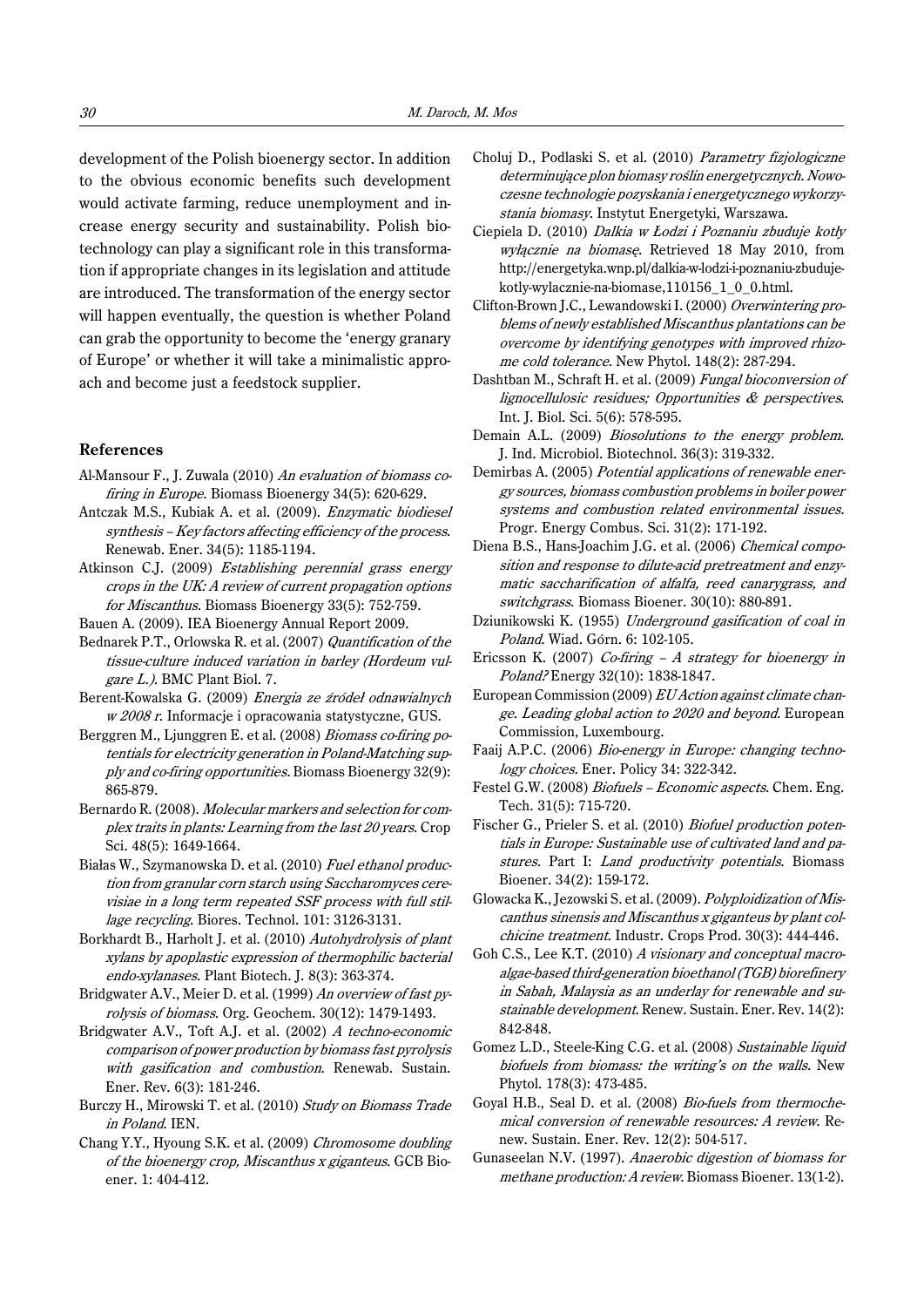- Hahn-Hagerdal B., Karhumaa K. et al. (2007) Towards industrial pentose-fermenting yeast strains. Appl. Microbiol. Biotechnol. 74(5): 937-953.
- Hailes R.S. (2000) Genetically modified plants the debate continues. Trends Ecol. Evol. 15(1): 14-18.
- Heffner E.L., Sorrells M.E. et al. (2009) Genomic selection for crop improvement. Crop Sci. 49(1): 1-12.
- Hoa R., Raja Y.(1985) Haploid plant production through anther culture in poplars. Forest Ecol. Manag. 13(3-4): 133-142.
- Hodgson E.M., Fahmi R. et al. (2010) *Miscanthus as a feed*stock for fast-pyrolysis: Does agronomic treatment affect quality? Bioresour. Technol. 101(15): 6185-6191.
- Hu W.J., Harding S.A. et al. (1999) *Repression of lignin bio*synthesis promotes cellulose accumulation and growth in transgenic trees. Nature Biotechnol. 17(8): 808-812.
- IMF (2010) World economic outlook database, April 2010. International Monetary Fund.
- Jain S.M. (2001) Tissue culture-derived variation in crop improvement. Euphytica 118(2): 153-166.
- Jamroz T., Sencio B. et al. (2007) Efficiency of laccase biosynthesis in various types of fermenters. J. Biotechnol. 131(2): S161-S161.
- Jaradat A.A. (2010) Genetic resources of energy crops: Biological systems to combat climate change. Austral. J. Crop Sci. 4(5): 309-323.
- Kacprzak A., Krzystek L. et al. (2010) Co-digestion of agricultural and industrial wastes. Chem. Paper. 64(2): 127-131.
- Kim S., Dale B.E. (2005) Life cycle assessment of various cropping systems utilized for producing biofuels: Bioethanol and biodiesel. Biomass Bioener. 29(6): 426-439.
- Kociolek-Balawejder E., Pinkowska H. (2008) Ion exchange resins in manufacturing and purifying biodiesel oil as well as purifying and utilization of glicerol. Przemysl Chem. 87(10): 1012-1018.
- Kondili E.M., Kaldellis J.K. (2007) Biofuel implementation in East Europe: Current status and future prospects. Renew. Sustain. Ener. Rev. 11: 2137-2151.
- Kuhad R.C., Gupta R. et al. (2010) Bioethanol production from Lantana camara (red sage): Pretreatment, saccharification and fermentation. Bioresour. Technol. 101(21): 8348-8354.
- Kumar S., Singh S.P. et al. (2009) Recent Advances in Production of Bioethanol from Lignocellulosic Biomass. Chem. Engin. Technol. 32(4): 517-526.
- Larkin P.J., Scowcroft W.R. (1981) Somaclonal variation a novel source of variability from cell-cultures for plant improvement. Theor. Appl. Gen. 60(4): 197-214.
- Le Quere C., Raupach M.R. et al. (2009) Trends in the sources and sinks of carbon dioxide. Nature Geosci. 2(12): 831-836.
- Lee D., Meyer K. et al. (1997) Antisense suppression of 4-coumarate: coenzyme A ligase activity in Arabidopsis leads to altered lignin subunit composition. Plant Cell 11: 1985-98.
- Leonowicz A., Matuszewska A. et al. (1999) Biodegradation of lignin by white rot fungi. Fungal Gen. Biol. 27(2-3): 175-185.
- Lewandowski I. (1998) Propagation method as an important factor in the growth and development of Miscanthus x giganteus. Ind. Crops Prod. 8(3): 229-245.
- Lin S., Harada M. et al. (2002) Hydrogen production from coal by separating carbon dioxide during gasification. Fuel 81(16): 2079-2085.
- Lin Y., Tanaka S. (2006) Ethanol fermentation from biomass resources: current state and prospects. Appl. Microbiol. Biotech. 69(6): 627-642.
- Liu J.H., Xu X.Y. et al. (2005) Intergeneric somatic hybridization and its application to crop genetic improvement. Plant Cell Tiss. Organ Cult. 82(1): 19-44.
- Lowe C., Polityuk P. (2009) Russia cuts off gas to Ukraine. Retrieved 1 January 2009, from http://www.reuters.com/ article/idUSTRE4BN32B20090101.
- Monti A., Di Virgilio N. et al. (2008) Mineral composition and ash content of six major energy crops. Biomass Bioener. 32(3): 216-223.
- Oasmaa A., Solantausta Y. et al. (2010) Fast pyrolysis bio-oils from wood and agricultural residues. Energy Fuels 24(2): 1380-1388.
- Osborn A. (2010) 'Gas war' breaks out between Russia and Belarus. Retrieved 22 June 2010.
- Palmqvist E., Hahn-Hagerdal B. (2000) Fermentation of lignocellulosic hydrolysates II: inhibition and detoxification. Biores. Technol. 74: 25-33.
- PAP (2009) Tragedia w kopalni. Dwunastu górników nie żyje. Retrieved 2009-09-18, from http://katowice.gazeta.pl/ katowice/1,35063,7054230,Tragedia\_w\_kopalni\_\_Dwun astu\_gornikow\_nie\_zyje.html.
- Papoutsakis E.T. (2008) Engineering solventogenic clostridia. Curr. Opin. Biotech. 19(5): 420-429.
- Percival Zhang Y.H., Himmel M.E. et al. (2006) Outlook for cellulase improvement: Screening and selection strategies. Biotech. Adv. 24(5): 452-481.
- Pfromm P.H., Amanor-Boadu V. et al. (2010) Bio-butanol vs. bio-ethanol: A technical and economic assessment for corn and switchgrass fermented by yeast or Clostridium acetobutylicum. Biomass Bioener. 34(4).
- Piela P., Michalowski T. et al. (2010) Can a fermentation gas mainly produced by rumen isotrichidae ciliates be a potential source of biohydrogen and a fuel for a chemical fuel cell? J. Microbiol. Biotech. 20(7): 1092-1100.
- Plazek A., Dubert F. (2009) Optimization of medium for callus induction and plant regeneration of Miscanthus x giganteus. Acta Biol. Cracovien. Ser. Bot. 51: 56-56.
- Probierz K., Borowka B. (2009) Prognosis about sufficiency of hard coal resources in upper silesian coal basin and analisis about reasons of decrease of the resources in some mines. Gospod. Sur. Mineral. (Miner. Res. Manag.) 25(3): 7-20.
- Pyc R., Sojka-Ledakowicz J. et al. (2005) Biosynthesis of multienzymatic preparation from Aspergillus niger IBT-90 useful in textile fabric treatment. J. Biotech. 118: S127-S127.
- Rogalski J., Szczodrak J. et al. (2006) Manganese peroxidase production in submerged cultures by free and immobili-